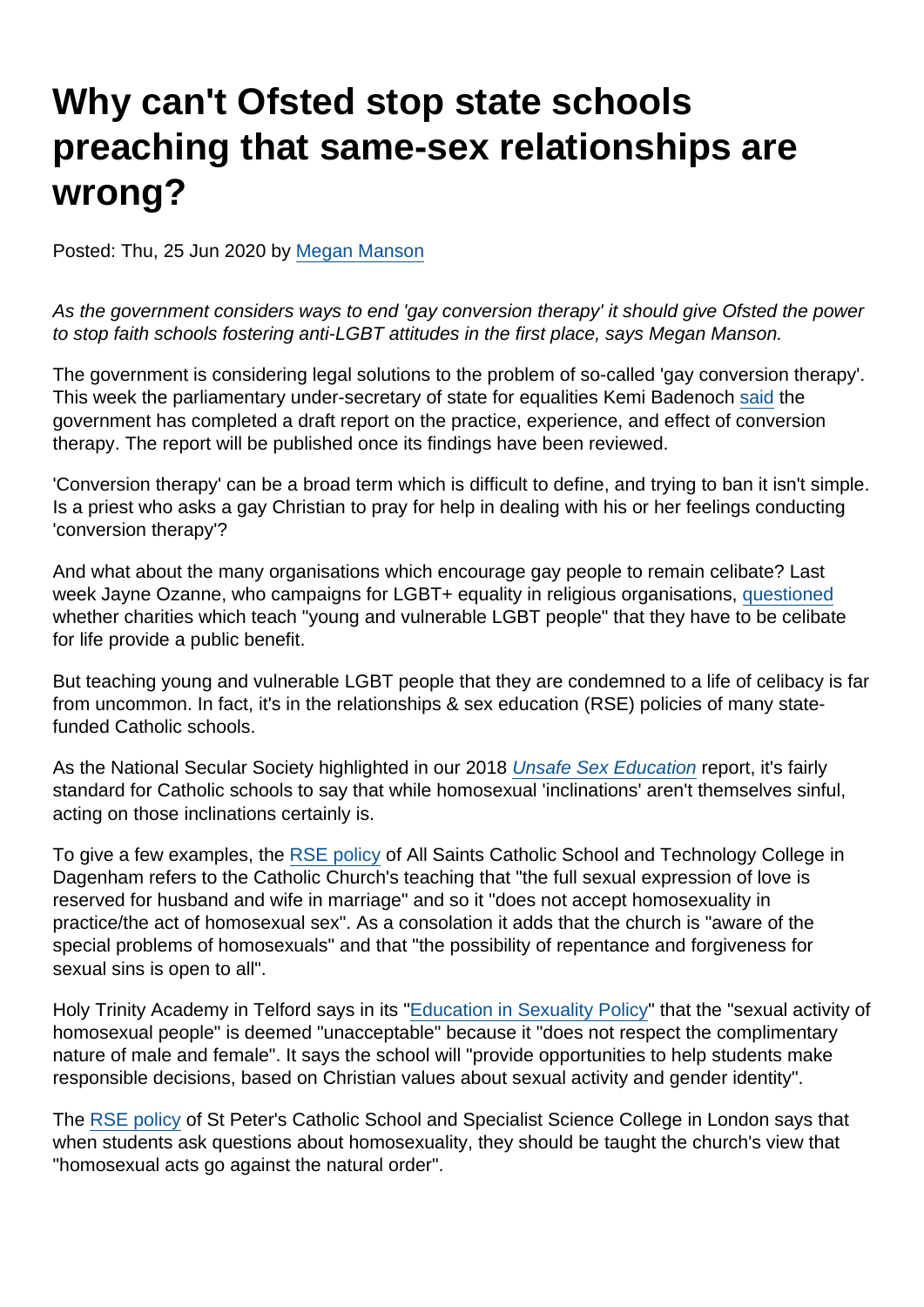Worryingly, similar sentiments are expressed in the ["Challenging homophobic behaviour](https://www.stjohnscs.com/attachments/download.asp?file=84&type=pdf)" policy of St John's Catholic Comprehensive in Kent. It says it is "necessary to distinguish between sexual orientation or inclination, and engaging in sexual (genital) activity, heterosexual or homosexual" and that "neither a homosexual nor a heterosexual orientation leads inevitably to sexual activity". Quoting Pope Francis, it says families with gay members should be given "pastoral guidance" so "those who manifest a homosexual orientation can receive the assistance they need to understand and fully carry out God's will in their lives". This sounds awfully like getting priests to remind any LGBT+ children that they must never act upon their feelings. Is this verging into the territory of 'conversion therapy'?

What's strange is that the school inspectorate Ofsted doesn't penalise schools with such obvious homophobic content in their policies. It's even stranger when you consider that Ofsted [is very quick](https://www.secularism.org.uk/opinion/2019/07/faith-schools-must-stop-stigmatising-same-sex-relationships) [to mark down independent schools](https://www.secularism.org.uk/opinion/2019/07/faith-schools-must-stop-stigmatising-same-sex-relationships) that do not teach anything at all about sexual orientation or gender reassignment.

So why are independent schools seemingly held to a different standard to state schools when it comes to teaching about sexual orientation?

I think there are two important, connected reasons for this. One is that schools can teach RSE via a variety of different subjects, including science and personal, social, health and economic (PSHE) education. As the NSS's Unsafe Sex Education report found, most faith schools that do have an RSE policy teach it at least in part through religious education (RE), which is why anti-homosexual religious views come into play.

And the second reason is that Ofsted does not inspect RE at faith schools.

It's yet another bizarre quirk of faith schools that their collective worship and RE provision are inspected not by the state, but by religious bodies (although the state [still pays for them](https://www.secularism.org.uk/news/2017/06/nss-calls-for-end-to-state-funded-religiosity-inspections-in-schools)). In the case of Catholic schools, these inspections (often known as 'section 48 inspections') will be done by the local diocese. Seeing as the diocese often has a hand in writing school policies, it is essentially marking its own homework when it comes to teachings about sex in RE lessons.

As a result, it appears ideologies being taught in RSE at faith schools that are clearly in conflict with the schools' duty to promote equality and diversity are flying under Ofsted's radar.

This current state of affairs is bordering on the ridiculous. On the one hand, the government seeks to end 'conversion therapy', but on the other it directly funds schools that promote the idea that it's morally wrong for a gay, lesbian or bisexual person to act on their desires. And the inspection system in which religious organisations, and not Ofsted, oversee what's taught about sexual orientation in state-funded faith schools means these inconsistencies are likely to continue.

Any ban on conversion therapy is going to be difficult to formulate. In addition to the problems of defining 'conversion therapy', protecting people from the exploitation and harm of conversion therapy and giving consenting adults personal autonomy and freedom of religion will be a delicate balancing act.

But surely one of the best ways to end 'conversion therapy' is to end demand. To do this, we need to work towards a society that treats LGBT+ people as equals and challenge those institutions. including religious institutions, which espouse homophobic views.

And we must start with faith schools that tell young people they should never act on any attractions they have towards others of the same sex. It's time for Ofsted to step in and ensure no child is told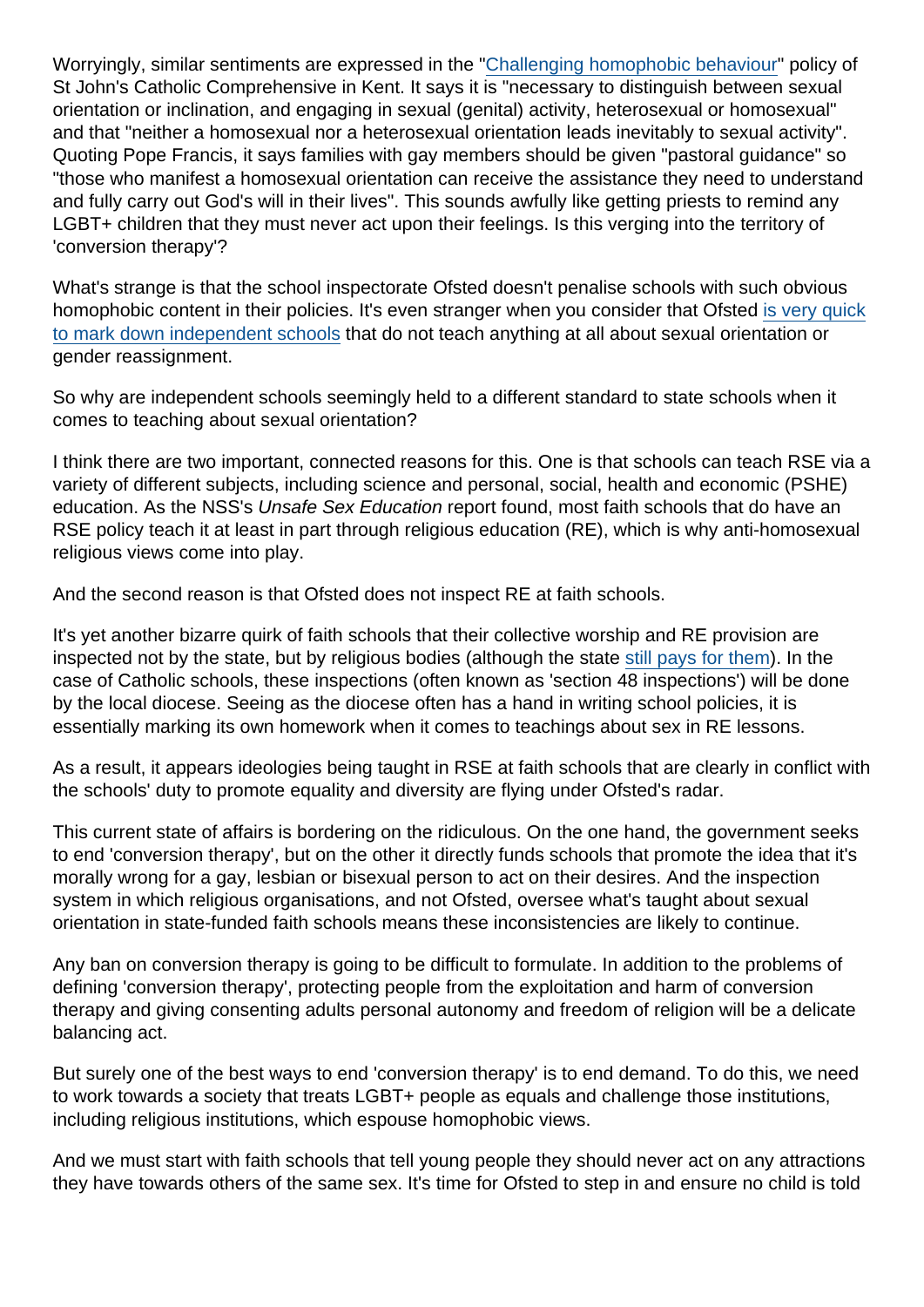by their school that they're sinful because of who they love.

Image by [SatyaPrem](https://pixabay.com/users/SatyaPrem-6578610/?utm_source=link-attribution&utm_medium=referral&utm_campaign=image&utm_content=4426296) from [Pixabay](https://pixabay.com/?utm_source=link-attribution&utm_medium=referral&utm_campaign=image&utm_content=4426296).

[Discuss on Facebook](https://www.facebook.com/NationalSecularSociety/posts/3080624428672554?__xts__[0]=68.ARAmL-8OtXcAhJR2brSsMSohPCBWh3zSooHta4HkcMLZEM_xNcY3BSt1KXS3tHagiBbN8GeQeyOHyM5HSz0pIfPqRUaa4aoEvxpS7WMorHNeelVLjj5r2scJcNhRj8iu3GTH_wOvR1I3P_8YPSqJEFzA2s-4_qhObIlXGtCzoCryV-7XcNUNUfdIo-dvN6O0RAPNgAQSJKVsgHBPFmxg7f9SYNCQBuZnix47V-raQ5BnBm3_AwqonFx6pVUkbhW8zHUmk8f_nWgZVRWEUWlF3r3HOLyKAl-NK8fINC_-lplEAulcbOyA1PfAJtVx2Qbivfiuf9CpNULa8WDTJe_05t2wtQ&__tn__=-R)

Megan Manson

Megan Manson is the head of campaigns at the National Secular Society. The views expressed in our blogs are those of the author and do not necessarily represent the views of the NSS.

## While you're here

Our news and opinion content is an important part of our campaigns work. Many articles involve a lot of research by our campaigns team. If you value this output, please consider supporting us today.

P.S. make sure to check out the related campaigns below.

- [Support us from just £1 a month](https://www.secularism.org.uk/donate.html)
- [Share on What's App](whatsapp://send?text=http://www.secularism.org.uk/opinion/2020/06/why-cant-ofsted-stop-state-schools-preaching-that-same-sex-relationships-are-wrong?format=pdf)
- [Share on Facebook](https://www.facebook.com/sharer/sharer.php?u=http://www.secularism.org.uk/opinion/2020/06/why-cant-ofsted-stop-state-schools-preaching-that-same-sex-relationships-are-wrong?format=pdf&t=Why+can)
- [Share on Twitter](https://twitter.com/intent/tweet?url=http://www.secularism.org.uk/opinion/2020/06/why-cant-ofsted-stop-state-schools-preaching-that-same-sex-relationships-are-wrong?format=pdf&text=Why+can)
- [Share on Email](https://www.secularism.org.uk/share.html?url=http://www.secularism.org.uk/opinion/2020/06/why-cant-ofsted-stop-state-schools-preaching-that-same-sex-relationships-are-wrong?format=pdf&title=Why+can)
- [Subscribe to RSS Feed](/mnt/web-data/www/cp-nss/feeds/rss/news)

Tags: [Conversion therapy](https://www.secularism.org.uk/opinion/tags/Conversion+therapy), [Education](https://www.secularism.org.uk/opinion/tags/Education), [LGBT Rights,](https://www.secularism.org.uk/opinion/tags/LGBT+Rights) [RSE](https://www.secularism.org.uk/opinion/tags/RSE), [Religious education](https://www.secularism.org.uk/opinion/tags/Religious+education)

## Related Campaigns

[Protect RSE](https://www.secularism.org.uk/sex-education/)

 $\epsilon$ 

Age-appropriate relationships and sex education should be every child's right.

[Read More](https://www.secularism.org.uk/sex-education/)

#### [21st Century RE for All](https://www.secularism.org.uk/21st-century-re-for-all/)

All children should be entitled to an impartial religion and belief curriculum.